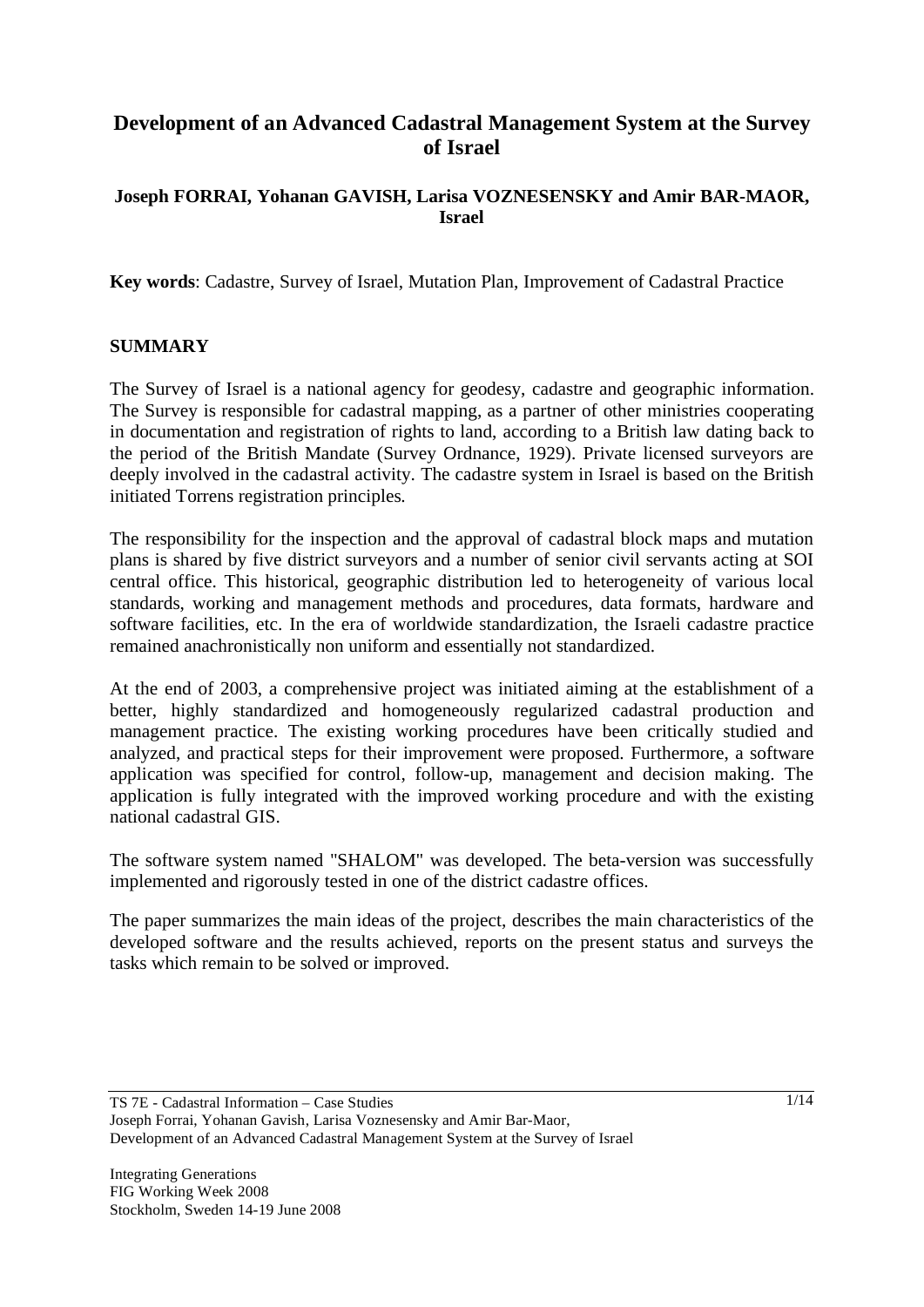# **Development of an Advanced Cadastral Management System at the Survey of Israel**

### **Joseph FORRAI, Yohanan GAVISH, Larisa VOZNESENSKY and Amir BAR-MAOR, Israel**

# **1. INTRODUCTION**

The land registration method in Israel is based on the Torrens system (registration of titles). The state (through the services of the Survey of Israel, SOI) is responsible for the description of the land parcel boundaries as registered in the Land Registry Office (Forrai et al, 2004).

SOI is the top professional geodetic and surveying authority in the country, setting standards, initiating legislations, licensing surveyors, supporting and initiating research and development, actively managing and maintaining the national geodetic infrastructure, the national GIS, and is responsible for mapping, topographical and cadastral. SOI supervises, approves, collects and maintains all cadastral mapping.

The land administration practice in Israel involves both the governmental and the private sectors (Kraus and Forrai, 2006). Although the part of the governmental authorities is relatively dominant, there is a growing trend of deeper involvement of the private resources in the process. This tendency is based on different backgrounds and motivations, some derived from ideologies and some based on economic considerations.

The private sector (which is composed of some 500 active licensed surveyors) carries out a great variety of tasks. One of the most important of them is the preparation of mutation plans, which serve as required technical documentation of any change in land registration.

According to the existing law, each mutation plan has to be carefully checked and approved by SOI before starting with its registration procedure. SOI should complete increasing supervising tasks with permanently decreasing professional personnel. These opposite trends result in queue of mutation plans waiting for the beginning of their examination.

According to the survey regulations, the Director General of SOI authorized private surveyors - by delegation of power - to execute the supervision of mutation plans prepared by other licensed surveyors. SOI keeps the right of the final approval to itself, but also commits itself to complete it within 21 working days (Forrai and Kirschner, 2007).

Each year, some 1200 – 1600 mutation plans and some 200 new cadastral block maps have to be examined and finally confirmed under the full responsibility of SOI. An optimal management method can essentially contribute to the effective completion of the task.

This idea resulted in a decision to develop a comprehensive, fully computerized management system for the management and control of the cadastral activity at the Survey of Israel.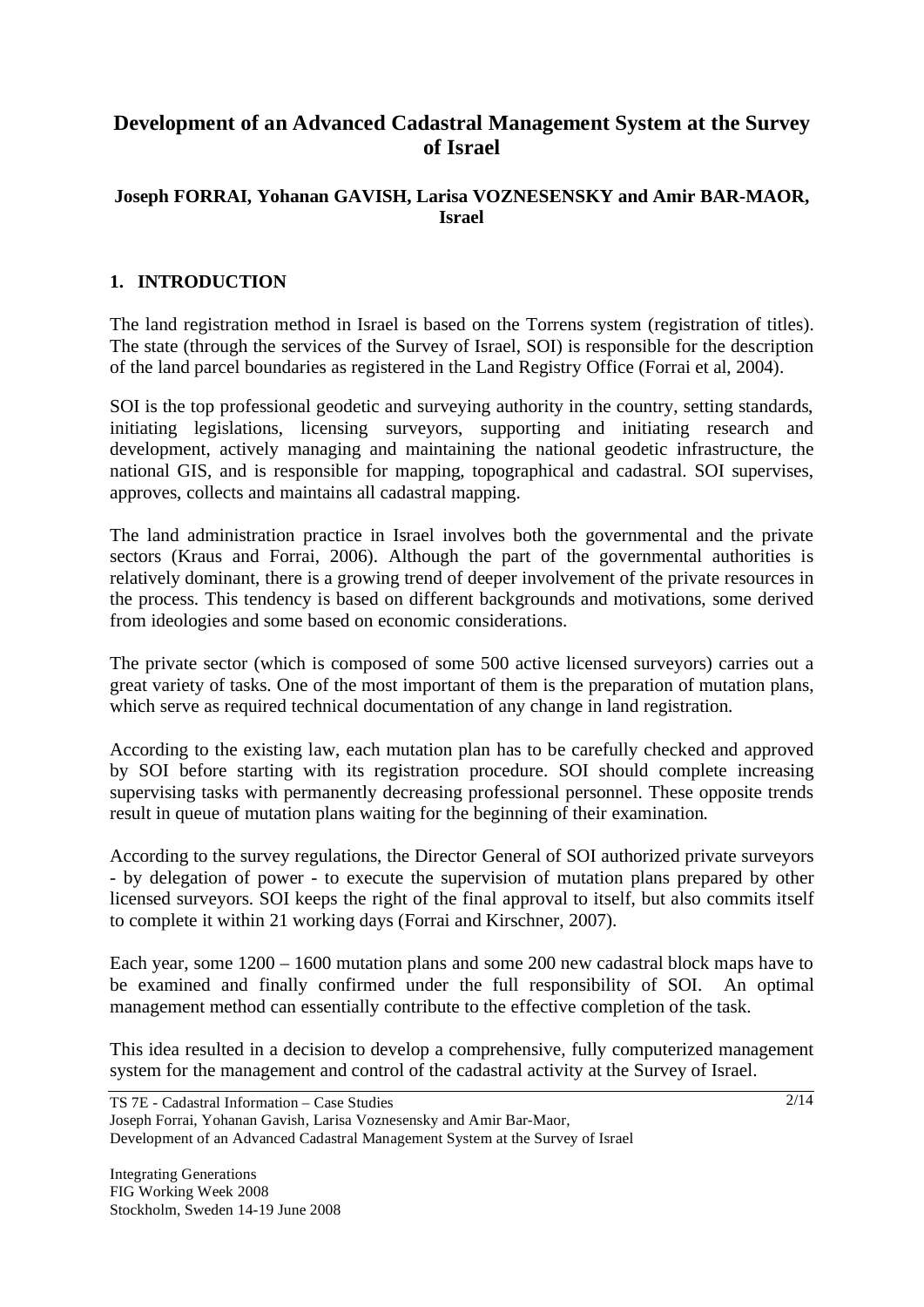### **2. THE CADASTRAL PRODUCTION IN ISRAEL**

For the application of the Torrens registration method in Israel ("registration of titles"), the State is responsible for maintaining the geodetic control network which enables precise reconstruction of surveyed boundaries in the future.

According to the Torrens principles, the subject of registration is the land parcel. The boundaries of a parcel and the objects situated inside the parcel (such as buildings, walls and fences) are thoroughly surveyed, and the area of the parcel is calculated. This type of registration ensures an effective and convenient way for proper real estate management, effective planning and land transactions.

Any change in the original settlement of land rights (like merging or subdivision of existing parcels) has to be carried out by means of preparation of a so called mutation plan, made by a private licensed surveyor. According to the Israeli Law of Planning and Construction, the preparation of a mutation plan has to be carried out on the basis of municipal plans (urban plans) approved by the competent authorities of planning and development. The municipal plan, frequently drawn on the background of a topographic map, sketches the approximate position of new cadastral boundaries and the intended use of new parcels (e.g., residential area, industrial zone, public area etc.). The accurate position of boundaries is defined in a mutation plan, on the basis of precise surveying. (Forrai et al., 2004.)



Examination process of mutation plans starts in SOI in one of five District Surveyors' Offices, where the original cadastral drawings are kept and used for the mutation plan preparation by licensed private surveyors. The most important part of the checking process concerns the correct reconstruction of parcels boundaries according to available legal sources, while the registered area of the original parcels is strictly preserved. Another important part of the check process deals with performing the computerized test of submitted work files, prepared according to pre-defined standard formats. Following a successful examination procedure, these work files are uploaded into the database of the national cadastral GIS.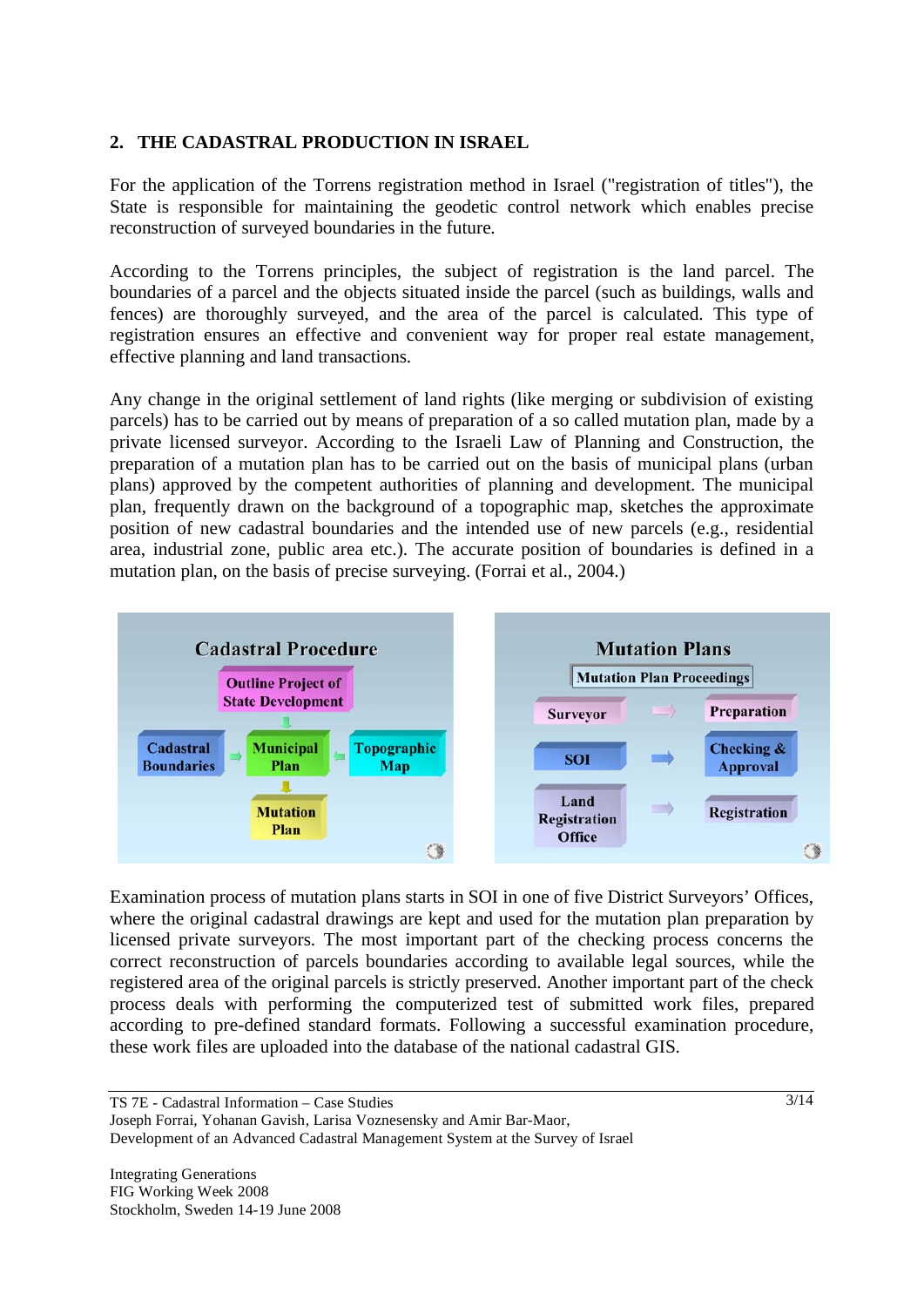The surveyor provides the new parcels of a mutation plan with a temporary numbering (commonly, starting from number 1) and calculates the area of the new parcels. As soon as the plan is accepted by SOI as "approved for registration", it may be presented to the Land Registry Office, which provides the new parcels with final numbering (starting from the last number of the parcel registered in the specific block), registers the area of each new parcel and its ownership. The "final numbers" of new parcels are transferred then back to the SOI in order to update parcel numbering on the original mutation plan drawing, on the cadastral block map and in computerized databases.

# **3. THE GOALS OF THE SYSTEM**

The SOI, as part of the government, is engaged in promoting a government decision to accelerate land registration mainly where new housing projects have been developed and land settlement or re-parceling are needed in order to register land title.

The SOI has the task of supplying the cadastral data to the surveyors and running quality control on the mutation plans submitted by surveyors as part of the registration process. If these tasks are not managed efficiently they may take a long time and as a result delay of the registration. This problem has had a bad economic impact on real estate business during the last decade. Important development or business projects have been delayed for several months up to a year.

The goal of the SHALOM project is to create and implement an organizational change where new standards and unified work methods will be implemented, including the integration of a supervision and control application. SHALOM is a comprehensive solution aiming at the establishment of a better, highly standardized and homogeneously regularized cadastral production and management practice.

Once these goals are achieved, work efficiency will grow and as a result mutation plans will be examined and approved faster whilst keeping a high quality standard. This will contribute to a faster land registration.

The control application is integrated with GIS environment applications which provide spatial quality control tools.

# **4. THE PRINCIPLES OF THE SYSTEM DESIGN**

The basic principle of the system design is to support the following subjects, using standard equipment and devices:

- Establishment of organizational integrative modular system that enables the **connection of cadastral processes** carried out in different departments of SOI, by the authorized private surveyors and by external bodies involved in cadastral process.
- **Defining unified standards** for loading, transferring and keeping the relevant data, according to the cadastral principles and the survey regulations.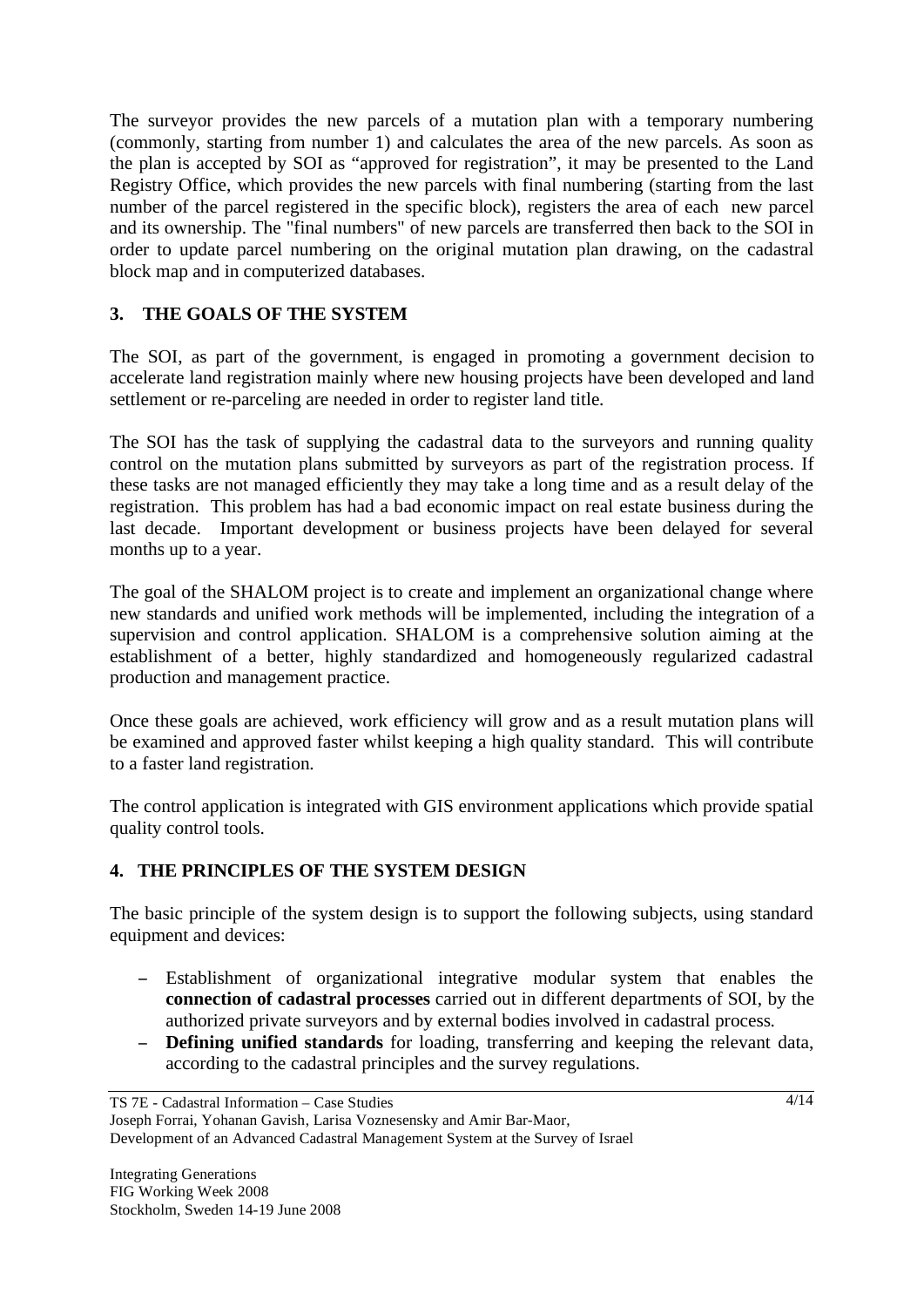- **Reducing the waiting time** for examination of the mutation plans and **the time of the examination** itself.
- **Reducing the updating time** of the cadastral data in SOI, following the registration of the mutation plans by the Registrar.
- **Improving the service** to the private licensed surveyors and others through providing of updated information in almost real time.
- **Managing control and supervision** process.
- **Controlled management of** annual and long-term **working plans.**
- **Enlarging the management options.**

The system enables managing of computerized processes for a project life cycle, starting with control and follow up the assignments, documents archiving, managing and documentation of telephone requests etc. The system is actually providing a computerized working tool for every function in the organization involved in the relevant process. eRoom software has advanced management and control abilities, supporting maintenance, managing users, authorizations etc. The system gives a flexible solution for the combination of WEB based systems with GIS and with a mechanism for management and control of projects and archiving.

# **5. THE IMPROVEMENT AND STANDARDIZATION OF THE PRODUCTION LINE**

SOI regards the cadastre processes as a production line starting with survey data input from surveyors and ending with an updated cadastre map and database. The cadastre process includes also administrative steps.

The SHALOM system aims at some organizational changes and also a certain standardization of the cadastral activity:

#### **5.1. Organizational change**s

Changing work methods and habits of an organization is always a difficult task. We had to choose between automating the traditional work methods based on standards that were set 50 years ago or creating an organizational change where new standards and new work methods are set (including their automation). The first seemed much easier and faster – in less that a year automation would have been completed. The other is much more complicated and hence slower.

The choice fell on the organizational change although it is the long way. It is like a long journey with several obstacles to overcome.

An organizational research was launched to identify what should be changed and which method should be implemented instead. The existing working procedures were critically studied and analyzed, and practical steps for their improvement were proposed. Emphases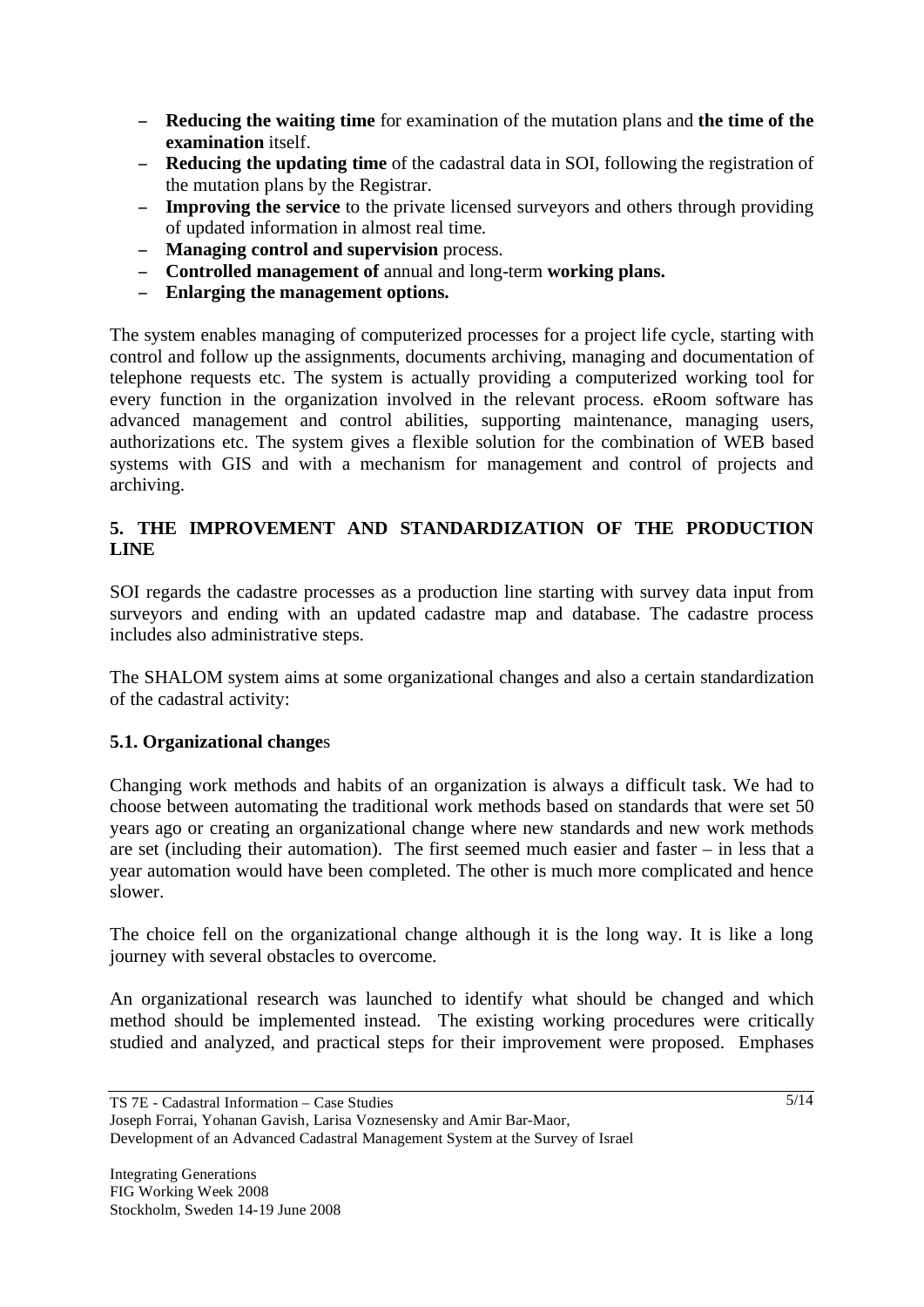were put on full availability and transparency of data and knowledge gathered during a cadastral process.

The result was a new definition of the cadastral process including new standards and tools for control, follow-up, management and decision making.

The following new functions were designed:

- Front desk for receiving and transferring data from surveyors and other clients and for all administrative processes.
- Planning and Control estimating resources required for work and its duration, follow-up and work efficiency.
- Project manager a qualified person who can manage a cadastral project. Each cadastral job is considered as a project having a beginning and an end point.

#### **5.2. Standardization**

- definition of milestones, checklists and go/no go steps
- definition of unified quality assurance steps
- compliance with surveyors regulations
- definition of a timetable for each cadastral project
- documentation of all relevant components

A very important part of applying standardization in a computerized system is connecting all the tools to one entity. All applications must 'speak' with each other and share the same data to prevent discrepancies of data and avoid redundant work by the quality assurance personnel. Applications that do not comply must be changed.

SHALOM and the main cadastral GIS driven database and its applications are designed to supply the needed tools for the standard quality assurance process.

Activities in SHALOM are connected to the cadastral GIS database. There are dependencies between SHALOM and the GIS cadastre database which are aimed to ensure that continuation is allowed only if the obligatory requirements have been fulfilled in SHALOM or in the GIS cadastral application.

#### **6. TECHNOLOGY SOLUTIONS**

SHALOM system is based on one of the leading ECM (Enterprise Content Management) products by EMC<sup>2</sup> called eRoom Documentum. eRoom is a virtual Project environment that allows different users to share information and interact. Each eRoom forms a place for a cadastral project and contains documents, schedule, tasks, checklists, notes, remarks etc., as would every real life Project. For each cadastral task, a customized template was built, composed from a series of individual cadastral tasks. While creating a new project the right template is used, thus creating a new eRoom with the relevant objects, data, users and tasks.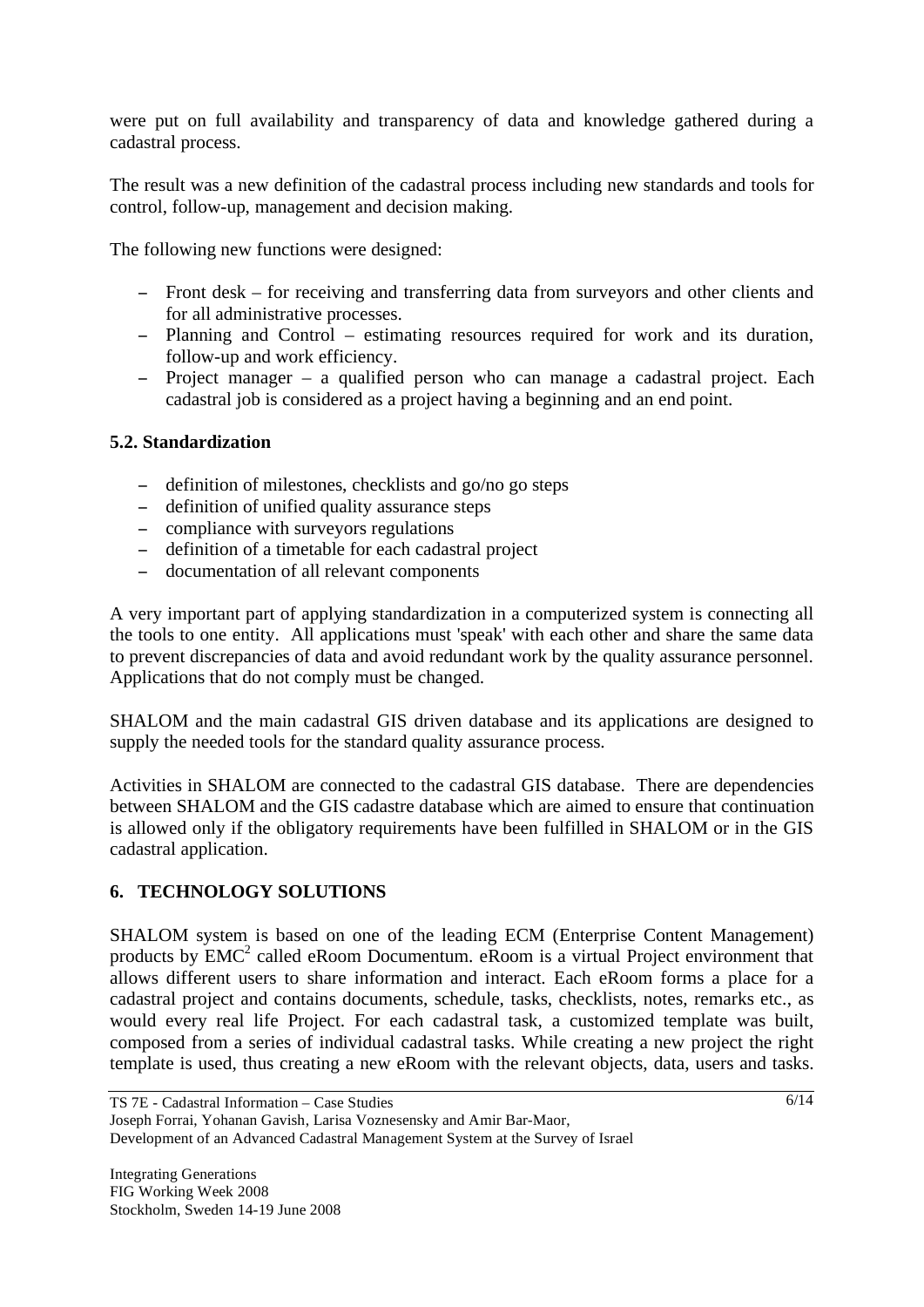This allows each system user to view his/hers tasks on routine basis and handling many hundreds of projects simultaneously.

SHALOM is a central system (client-server) with distributed users, which logs in users via web browser from wherever they are. Retrieval of data can be performed in alphanumeric manner or in a spatial manner using the GIS interface. eRoom also possesses powerful documentation capabilities that ensures that each object and document is being indexed, and system tables keep record of data that is later used for retrieval or reports. Since all the data is centrally stored and backupped it can be retrieved regardless of the user´s physical location.

SHALOM uses eRoom´s comprehensive user management to determine the level of authorization for each user. Generally, all projects can be viewed by all users in Read Only mode and only the specifically authorized users are allowed to alter data. The system keeps traces of changes (auditing) and contributes to the accountability. All original documents handed in by the surveyor, for instance, are kept AS IS, and can be copied or managed using versions, if needed. Each task in the project is assigned to a specific user and can be viewed as a Gantt chart. This task can be anything from a manual operation to a detailed checklist. In order to simplify and automate data entry, surveyors hand in various data in an Excel file which contains general data about the surveyor, customer etc., and specific data about the project, including a list of checks which will later be performed by the SOI.

# **6.1. GIS Interface**

A spatial query is done by the use of ESRI´s Internet Map Server (ArcIMS) which allows users to navigate and perform spatial queries, including many other functions as well as alphanumeric report creation. The GIS interface has been built as a GIS Portal and serves other units and processes in the SOI.

#### **6.2. Design and Integration**

SHALOM is a mostly a dot Net (.Net) based system and was designed in a Client Server configuration, using Service Oriented Architecture (SOA) to support integration with current and future legacy systems at the SOI. This approach supports current and future integration to systems which either contribute data to SHALOM or retrieve data from it. In this manner the responsibility for different data types was established and normalized.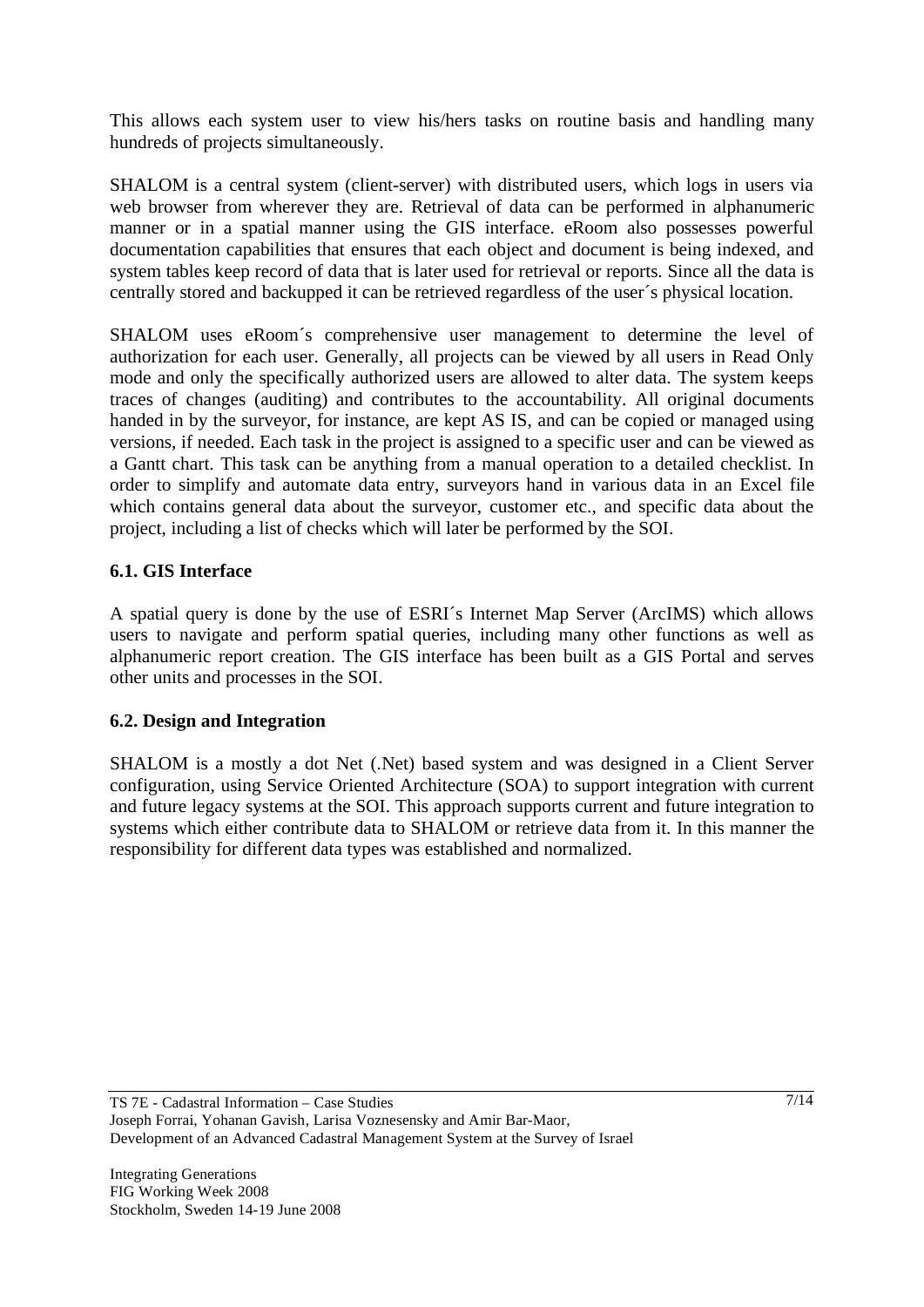

# **6.3. Backup and DB**

The system uses several repositories, mainly for storing documents and others such as Geo-Database (GDB) and system tables using Oracle and MS SQL Server. All repositories are regularly backupped by the organization backup server.

#### **6.4. Coordination**

A new GIS layer, called "Activity" shows a real time map of cadastral activity as polygons. Each polygon is linked to the corresponding eRoom, thus allowing users to view and coordinate resources and employees \ surveyors. The features in this layer lack cadastral accuracy and are designed to serve as reference layer only. The features are created upon project start and change their symbology according to their status.

#### **6.5. Reports**

The system offers several kinds of reports, in different environments, that can be exported to MS Excel for further analysis. Some reports reflect data in a single project while others provide data for the executive level and supporting management decision making.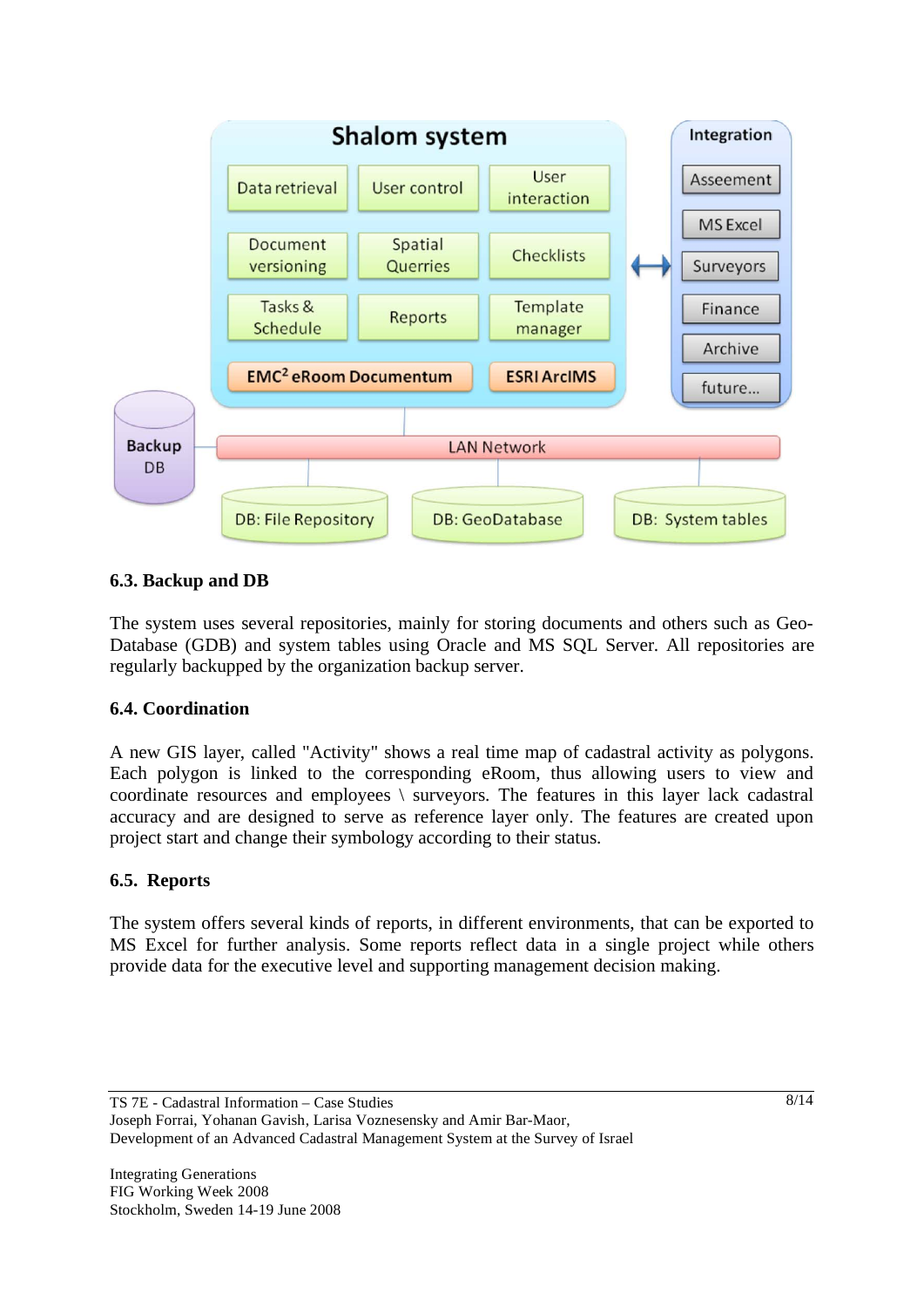# **7. THE SYSTEM STRUCTURE (MANAGEMENT TRACKS)**

# **7.1 Sub Systems (Modules)**

The System enables combining the abilities of the GIS with the Documentum system on its components. The mixture of the Work Flow mechanism with the environment of the Documentum enables defining processes and sub-processes for each cadastral course (module) defined in the system. The logic in the SHALOM system divides the whole system into sub-systems, and dismantling the processes carried out in each sub system.

Within the framework of the first development step of SHALOM, it will support the following modules of cadastral processes:

- Sub system for examination and approval of a batch of mutation plans in SOI.
- Sub system for checking a batch of mutation plans by authorized private surveyors and its final approval by SOI.
- Sub system for professional consulting with private surveyors in special problems, and documenting the decisions made.
- Sub system for managing the process of land settlement.
- Sub system for preparing, checking and approving of mutation plans examined by supervising surveyors.

In the following steps of SHALOM development for the SOI district surveyors' offices and other users in and out of SOI, it will support the additional following modules:

- Sub system for documentation of boundaries.
- Sub system for data improvement, corrections and changes of already approved cadastral products.
- Sub system for checking and approval of the geodetic control points involved in the specific cadastral product.
- Sub system for managing of 3D (multilayer) cadastral projects. (Shoshani et al., 2004.)
- Sub system for managing processes of discipline issues and enforcement of the survey regulations.

# **7.2 Front Desk**

The front desk is the connection between SOI and the external partners. Each district surveyor office as well as the dedicated department in the main office will have a front desk for receiving the cadastral projects for examination and approval ("file opening"). The "file opening" includes working with dedicated checklists for the relevant module. The goal of inserting the front desk function is to improve the service to the customers and to minimize the friction between the customer and the project manager in SOI. SHALOM is intended to help the project manager to concentrate on his professional work instead of running after some missing components. The front desk is designed to prevent a situation of "file opening"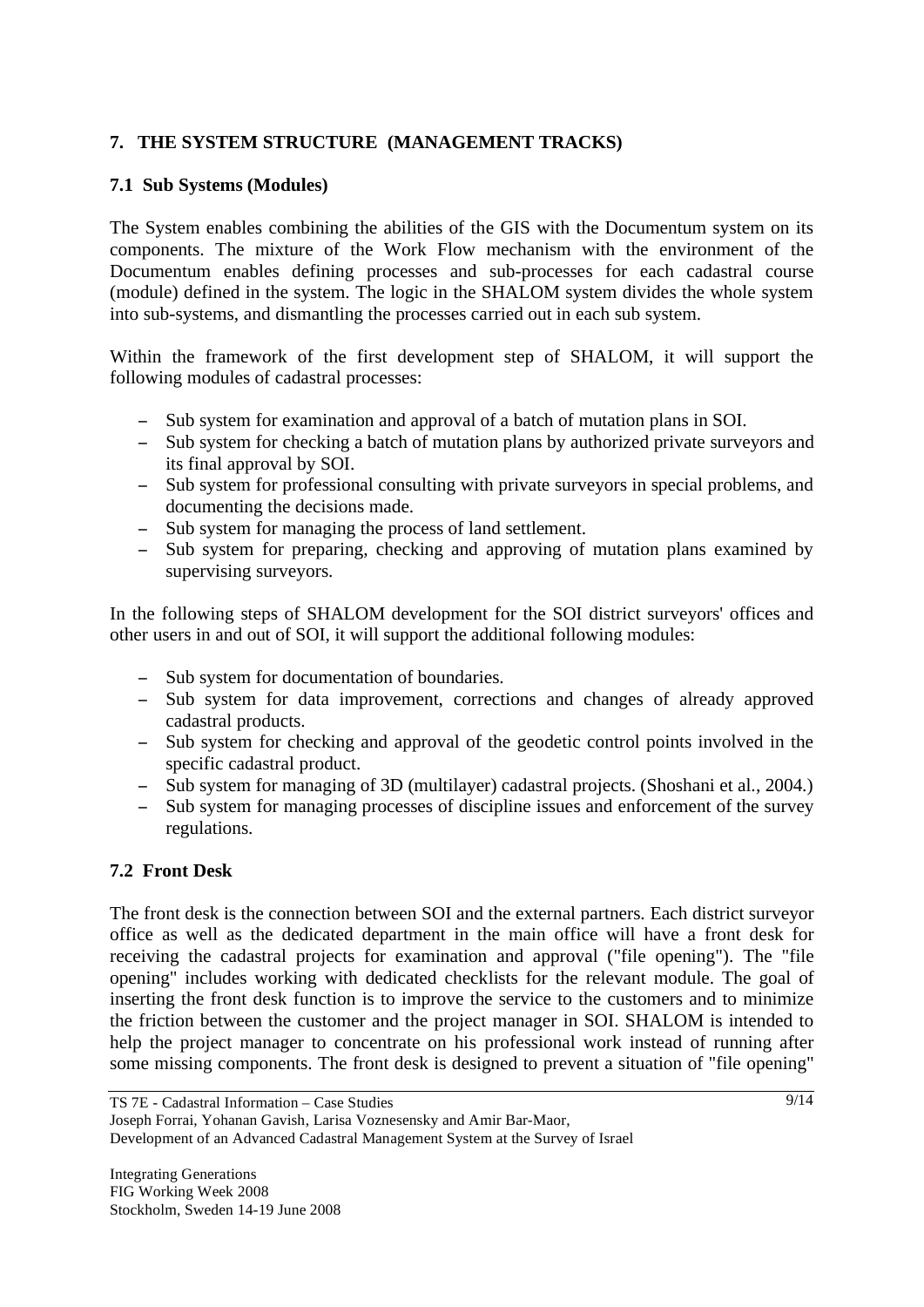for projects that miss components. The front desk function decides about the type (module) of the project and is capable of helping and advising the customers. The staff of the front desk should have a wide knowledge of the cadastral processes, and should be highly aware and conscious of serving the public. Following the relevant "file opening" by the front desk, the file is transferred for treatment by the next new function called Planning and Control of Production (PCP). All the information coming to the front desk is transferred to an existing or new project or to another task (like professional consulting). The front desk is also responsible for all the activity connected with the external bodies, e.g. sending and receiving material which should be corrected as well as messages and information about the status and the progress of the projects.

# **7.3 Planning and Control of the Production (PCP)**

After getting a project from the front desk, the PCP is routing it to the available and appropriate project manager. The PCP function is responsible for managing all the cadastral activity in SOI. The main duty of the PCP is to build the proper framework needed to manage the cadastral projects, allocating the required resources, and follow up the progress of the work according to time-table.

# **7.4 Project Manager and Checking Team**

The project manager is responsible for carrying out all the tasks of his checking team from the beginning of the project up to its end with updating all the relevant information in the cadastral data base and in the archive.

### **7.5 Authorized Signing Person**

Few professional persons will be authorized to examine and approve the professional decisions made in executing the projects. These persons can obviously cancel decisions of the project manager, and/or return it for the required changes.

#### **7.6 Senior Manager**

A senior manager is not directly involved in the process of detailed examination of the different activities; however he/she can get from SHALOM managing transversal reports that are not available to other users. A senior manager can also watch all the activity files and can make professional or management remarks whenever he finds need to do so.

#### **8. THE PRACTICAL INTRODUTION OF THE SHALOM SYSTEM IN THE NORTHERN ISRAEL DISTRICT ("HAIFA PILOT PROJECT")**

The "Beta" version of the "SHALOM" software system was implemented for the first time in the Northern Israel District Cadastre Office situated in the town Haifa.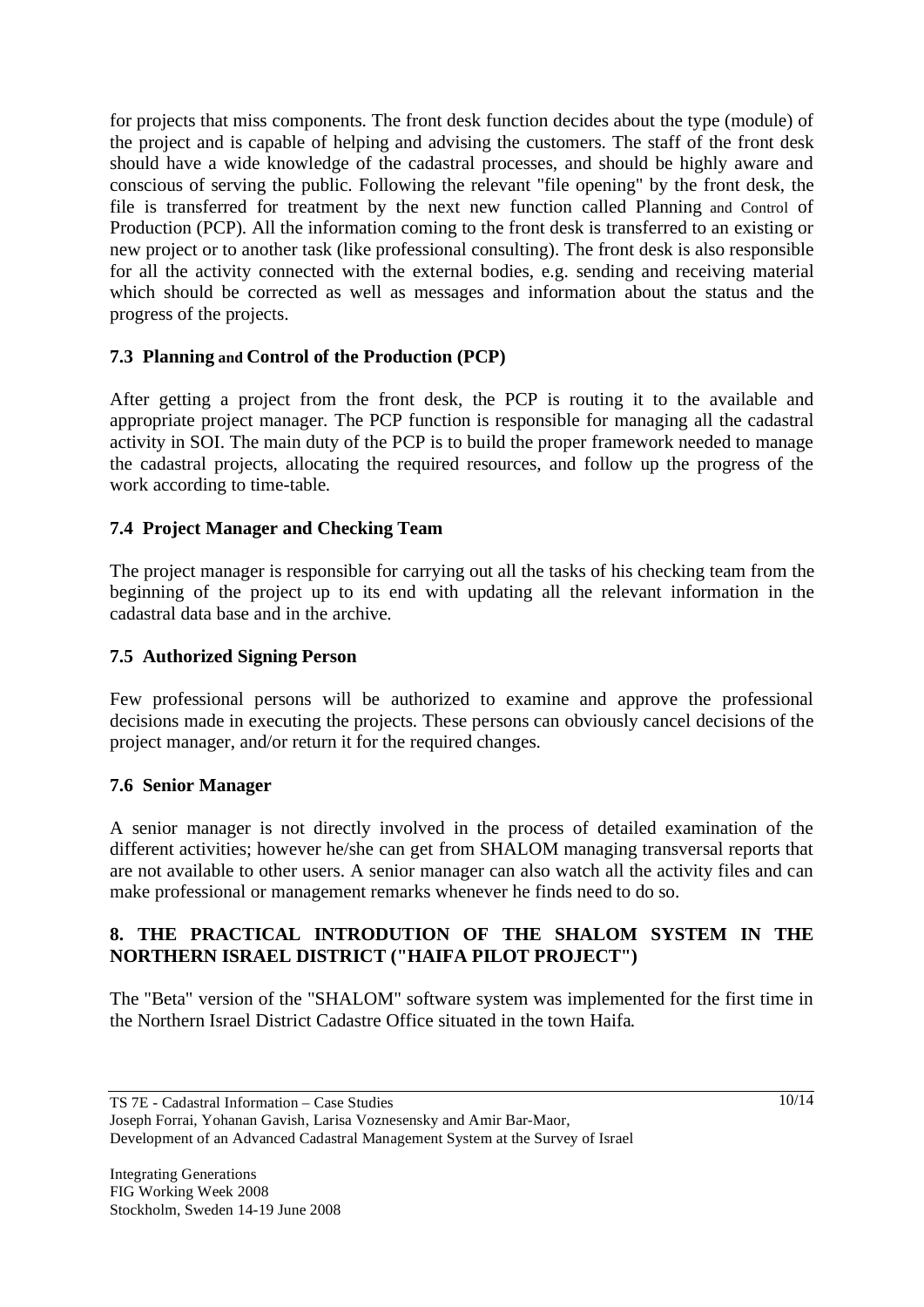The Northern District office completes the supervising and approval of some 250 mutation plans per year. The reason for choosing this district office as the "pioneer" for SHALOM implementation was the fact that a previous, in-house developed, sophisticated and userfriendly local management system has been used over the years. With this background it was quite clear that at Haifa district office the beta version of SHALOM will be rigorously tested and critically analyzed – which was very important in the very first stage of the practical use.

The main purpose of the "Haifa pilot project" was to operate and check the central component of the system: the "mutation plan track". 30 projects containing 53 plans have been fed and followed in the system during the first quarter of 2008. Some bugs have been identified, and a significant number of demands for changes / further improvements have been presented to the software developers. They considered them correctly and are dealing with the realization of most of them, and even decided to make some conceptual change in the software for ensuring a smoother operation of the system according to the user's demands.

A considerable work of development, test, interactive analysis and further improvement has to be completed in the following months, for bringing the system from its Beta version to its final stage.

# **9. SUMMARY**

The development of an all-embracing cadastral production management system is near to its completion. The beta version was implemented and tested, significant improvements have been done and are being made.

The system brings new attitudes to the cadastral production. It makes it possible to manage and to execute in a more effective manner. The cadastral workflow is modernized and essentially standardized. It supports but also constrains the user to follow professional, legal and administrative rules and routines, while keeping a reasonable freedom for professional and management considerations. (There are significant points of similarity with the Swedish ArcCadastre system of the Lantmateriet.)

The next (and most complicated) stage of the project is the comprehensive, practical implementation of its improved (stable) version in the practical production. We (the enterprisers, system planners and developers) think that the system is clever, expedient and successful. But a really competent evaluation should be given by the users.

#### **ACKNOWLEDGEMENT**

Authors thank Dr. Ron Adler for his constructive comments which resulted in the improvement of this paper; Dr. Gershon Steinberg and Mr. Michael Klebanov for their important assistance; Taldor and SOI experts for their contribution, in particular to Yochai Beit Yaakov, Yoel Schwartz and Moshe Frank.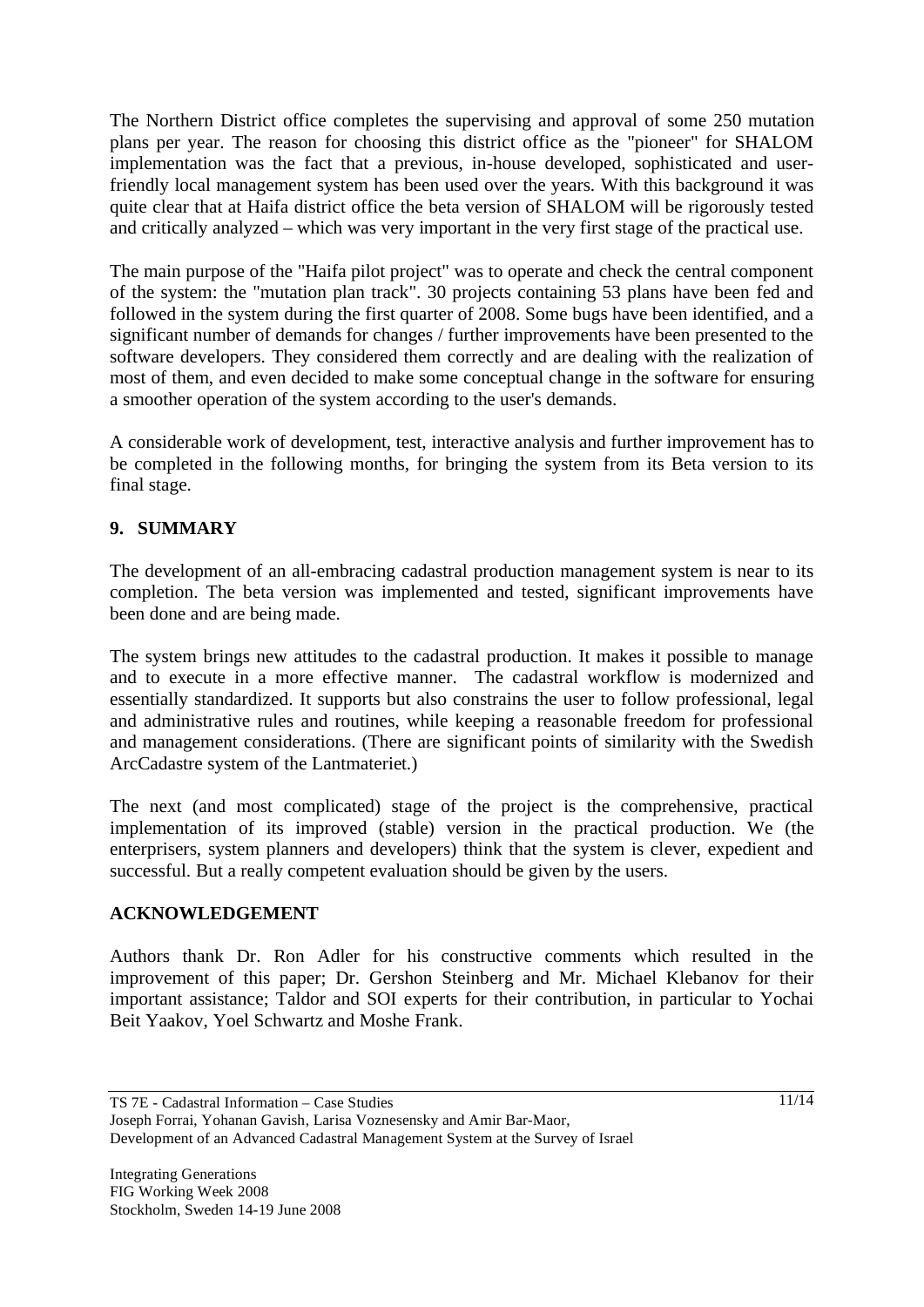#### **REFERENCES**

ArcCadastre by Lantmateriet (National Land Survey of Sweden) powered by ESRI GIS, 2004 http://www.arccadastre.com/pub\_files/ArcCadastre\_brochure.PDF

Forrai, J., Murkes, S., Vosnesensky, L., Klebanov, M., 2004, Development of a Better Cadastral Practice at the Survey of Israel, FIG Working Week Athens, Greece, May 22-27, 2004

Forrai, J., Kirschner, G., 2006, Operating Supervising Surveyors – Two-year Experience of an Unusual Governmental Enterprise, XXIII FIG Congress, Munich, Germany, October 8-13, 2006

Kraus, J., Forrai, J., 2006, The Necessity for Interdisciplinary Cooperation as a Part of FIG Activity, XXII FIG Congress Munich, Germany, October 8-13, 2006

Shoshani, U., Benhamu, M., Goshen, E., Denekamp, S., Bar, R., 2004, Registration of Cadastral Spatial Rights in Israel – A Research and Development Project, FIG Working Week 2004, Athens, Greece, May 22-27, 2004

#### **BIOGRAPHICAL NOTES**

**Dr. Joseph Forrai** was awarded M.Sc.(1974) and D.Sc.(1980) degrees at Technical University of Budapest, Hungary. Dr. Forrai was Lecturer and Senior Lecturer at TUBudapest, Tel Aviv University, Israel Institute of Technology (Technion) and Bar Ilan University (Tel Aviv) since 1976. Appointments at the Survey of Israel: Chief of Research Division (1987-1992); Head of Photogrammetry Department (1989-1993); Deputy Director General (1993-1994), Chief Scientist (1995-2003), Deputy Director General for cadastre (since 2003). Professional and research background (partial): crustal movement detection; photogrammetric data acquisition (national GIS topographic data base); permanent GPS station network; GPS support for geodynamics; improvement of national cadastral practice. Memberships of the Israeli Society of Photogrammetry and Remote Sensing (president between 1995-2001); Association of Licensed Surveyors in Israel (responsible for FIG relations); Israeli Cartographic Society.

Yohanan Gavish received his B.Sc. from the Technion – Israel Institute of Technology, Division of Geodetic Engineering in 1979. In 2001 he received his M.Sc. form the Technion, also in Geodetic Engineering. Since 1982 he has been with the Survey of Israel, where he was involved in cadastral measurements during the period 1983-1990. As a head of the GIS department since 1990, his main responsibility was the defining and building the Israel National Cadastral Database. In 2008 he was nominated as Deputy Director General of the Survey of Israel for Geo-information and Mapping.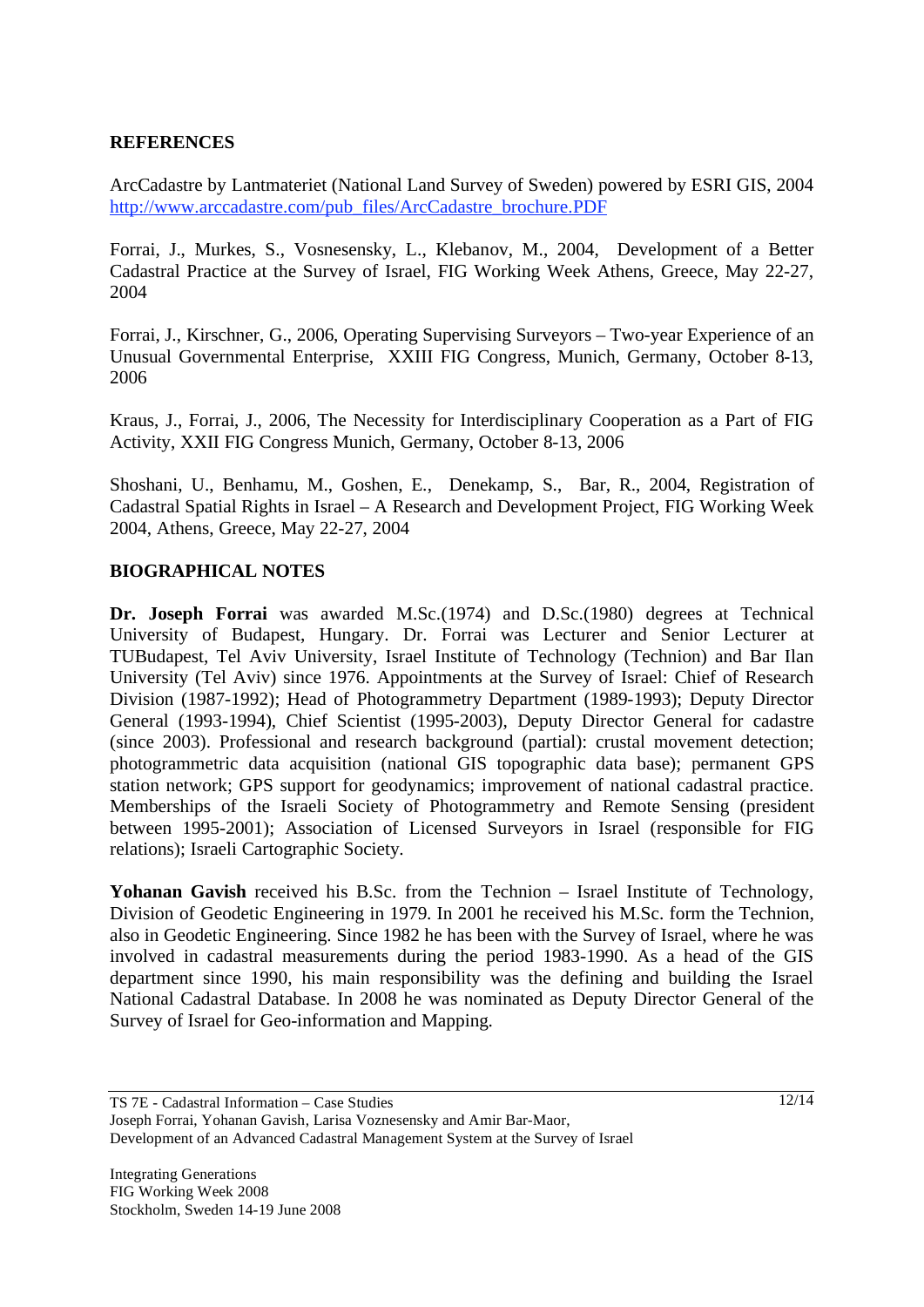**Larisa Voznesenski** was awarded M.Sc. in Hydraulic and Construction Engineering at the Institute for Water Transport of Leningrad ( 1981 ) and accomplished study of Geodetic Engineering in the Technion – Israel Institute of Technology (1992). Licensed surveyor from 2000. Appointment at the Survey of Israel: inspector of mutation plans (1992- 2001); deputy of district surveyor of Tel-Aviv and Central Area of Israel ( 2001 – 2003 ); chief engineer of SHALOM project (since2004); district surveyor of Tel-Aviv and Central Area of Israel (since 2007 )

**Amir Bar-Maor** received his B.Sc. from the Technion – Israel Institute of Technology, Division of Geodetic Engineering in 1999. In 2003 he received his M.Sc. form the Technion, also in Geodetic Engineering. In 2001 he received his real estate appraisal license from the ministry of justice and in 2004 he received his land surveyor license from the Survey of Israel. Since 2002 he has been involved in various position in the GIS industry, the last of which as a GIS sector manager (IT Devision) in Taldor Systems, in which he has been taking an active part as a project manager and system designer.

Integrating Generations FIG Working Week 2008 Stockholm, Sweden 14-19 June 2008